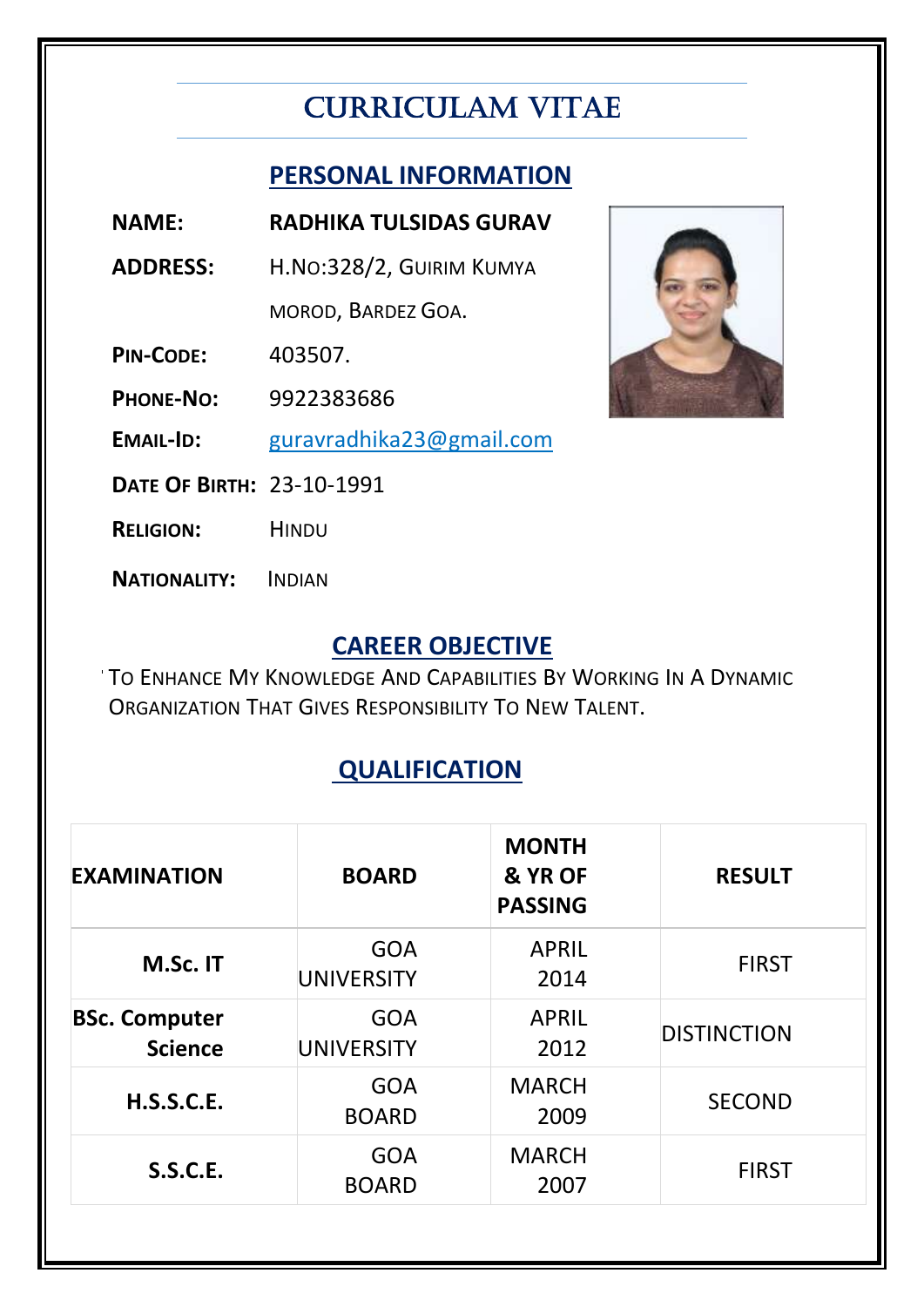### **EXPERIENCE**

**1.** A Graphic Designer in **Everest Associates Company** for 6 Months as Computer Teacher in **Mae De Deus High School** Khorjuem-Goa for 6 months (from 21 January 2015 To 18 July 2015).

**2.** A Computer Teacher in **Vidya Prabodhini High School** Porvorim-Goa for 1 year and 6 months (from 23-10-2015 to 28-04-2017).

**3.** An Assistant Professor in Computer Application in **Mandre College of Commerce, Economics and Management** Mandre-Goa as for a period of 1 year.

**4.** An Assistant Professor in Computer Application in the **Vidya**

**Prabodhini College of Commerce, Education, Computer & Management** for the Academic Year 2018-19.

**5.** Currently working as an Assistant Professor in Computer Application and Assistant Professor in ICT in the **Vidya Prabodhini College of Commerce, Education, Computer & Management.**

### **EXTRA CURRICULAR ACTIVITIES:**

- **1.** Participated in inter school talent search organised by VINRAY and YUKTI,an iit associates and secured **54th rank.**
- **2.** Attended course titled "**OBJECT ORIENTED PROGRAMMING USING C#**" in NIIT in July 2011.
- **3.** Attended one day state level seminar on "**STRATEGIES IN SOFTWARE RELEASE"** in Dec. 2012.
- **4.** Participated in 2 day course on "**PERSONALITY DEVELOPMENT**" organised by literacy association of the college from 5th-6th february,2010.
- **5.** Participated in the one day state level seminar on "**EMERGING TRENDS IN DESIGNING AND NETWORKING**" organised by department of computer application.